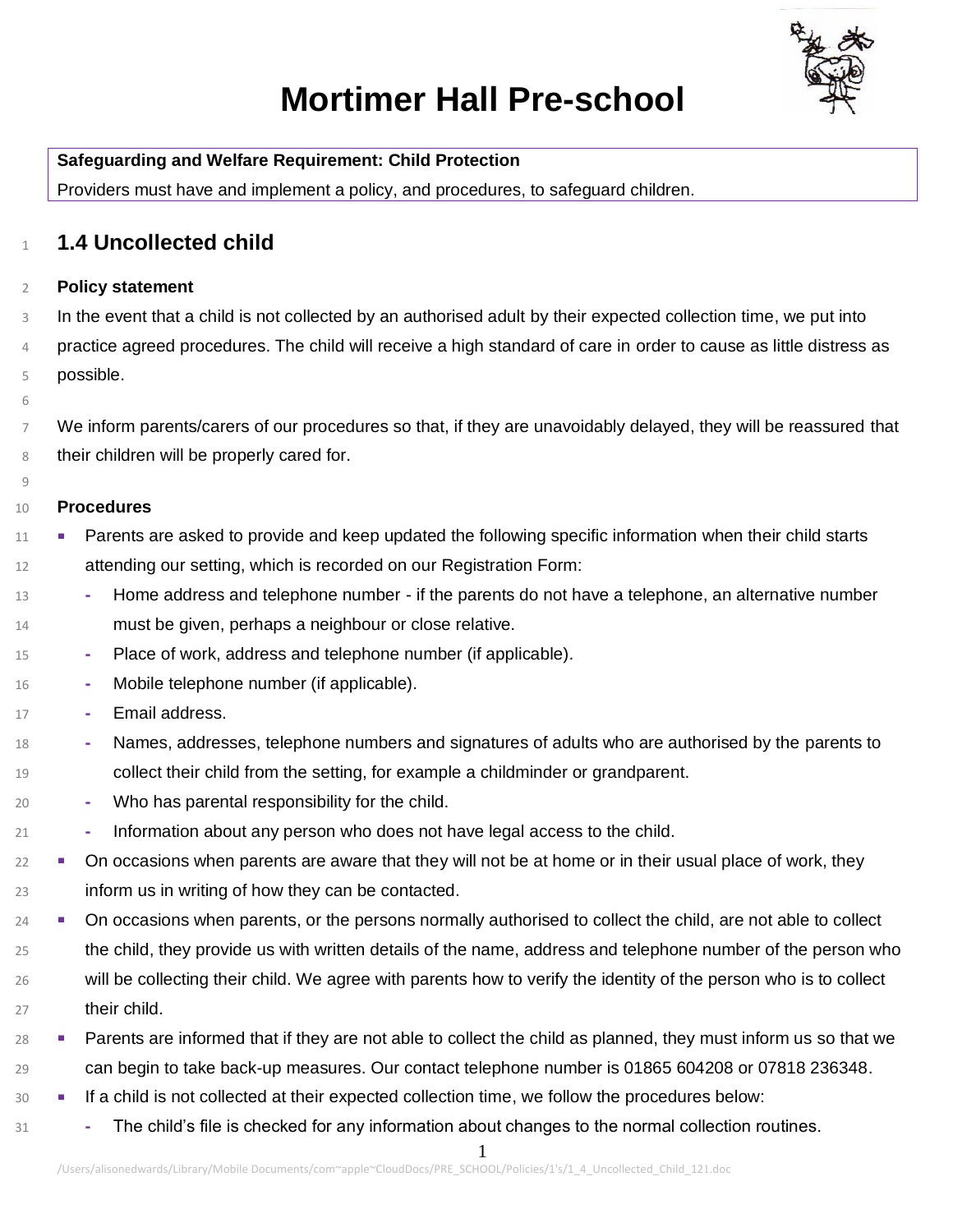| 32 |        | If no information is available, parents/carers are contacted at home or at work. If this is unsuccessful, the  |  |
|----|--------|----------------------------------------------------------------------------------------------------------------|--|
| 33 |        | adults who are authorised by the parents to collect their child - and whose telephone numbers are              |  |
| 34 |        | recorded on the Registration Form - are contacted.                                                             |  |
| 35 | $\sim$ | All reasonable attempts are made to contact the parents or nominated carers.                                   |  |
| 36 |        | The child does not leave the premises with anyone other than those named on the Registration Form or           |  |
| 37 |        | in their file.                                                                                                 |  |
| 38 | ٠      | If no-one collects the child within one hour of their expected collection time and there is no-one who can     |  |
| 39 |        | be contacted to collect the child, we apply the procedures for uncollected children:                           |  |
| 40 |        | We contact the local authority children's social care team:                                                    |  |
|    |        | 01865 328563 - Oxford City Assessment Team                                                                     |  |
| 41 | ٠      | Or the out of hours duty officer (where applicable):                                                           |  |
|    |        | 0800 833408                                                                                                    |  |
| 42 |        | Or the Multi Agency Safeguarding Hub (MASH):                                                                   |  |
|    |        | 0345 050 7666                                                                                                  |  |
| 43 |        |                                                                                                                |  |
| 44 | ш      | The child stays at the setting in the care of two of our fully-vetted workers, one of whom will be our         |  |
| 45 |        | manager, deputy manager or supervisor until the child is safely collected either by the parents or by a        |  |
| 46 |        | social care worker.                                                                                            |  |
| 47 | a.     | Social care will aim to find the parent or relative. If they are unable to do so, the child will become looked |  |
| 48 |        | after by the local authority.                                                                                  |  |
| 49 | ш      | Under no circumstances will we go to look for the parent, nor leave the setting premises with the child.       |  |
| 50 | ш      | We ensure that the child is not anxious and we do not discuss our concerns in front of them.                   |  |
| 51 | ш      | A full written report of the incident is recorded in the child's file.                                         |  |
| 52 | ш      | We reserve the right to charge parents for the additional hours worked by our staff for regular late           |  |
| 53 |        | collection of children. The charge will be $£5$ per 15 minutes or any part of 15 minutes. For example,         |  |
| 54 |        | for a child collected 20 minutes after the end of a session the charge will be £10.                            |  |
| 55 |        |                                                                                                                |  |
| 56 |        | This applies to the end of the morning and afternoon sessions. If the afternoon session is full, a member      |  |
| 57 |        | of staff may have to stay beyond their contracted working hours to ensure the staffing child ratios remain     |  |
| 58 |        | correct.                                                                                                       |  |
|    |        |                                                                                                                |  |